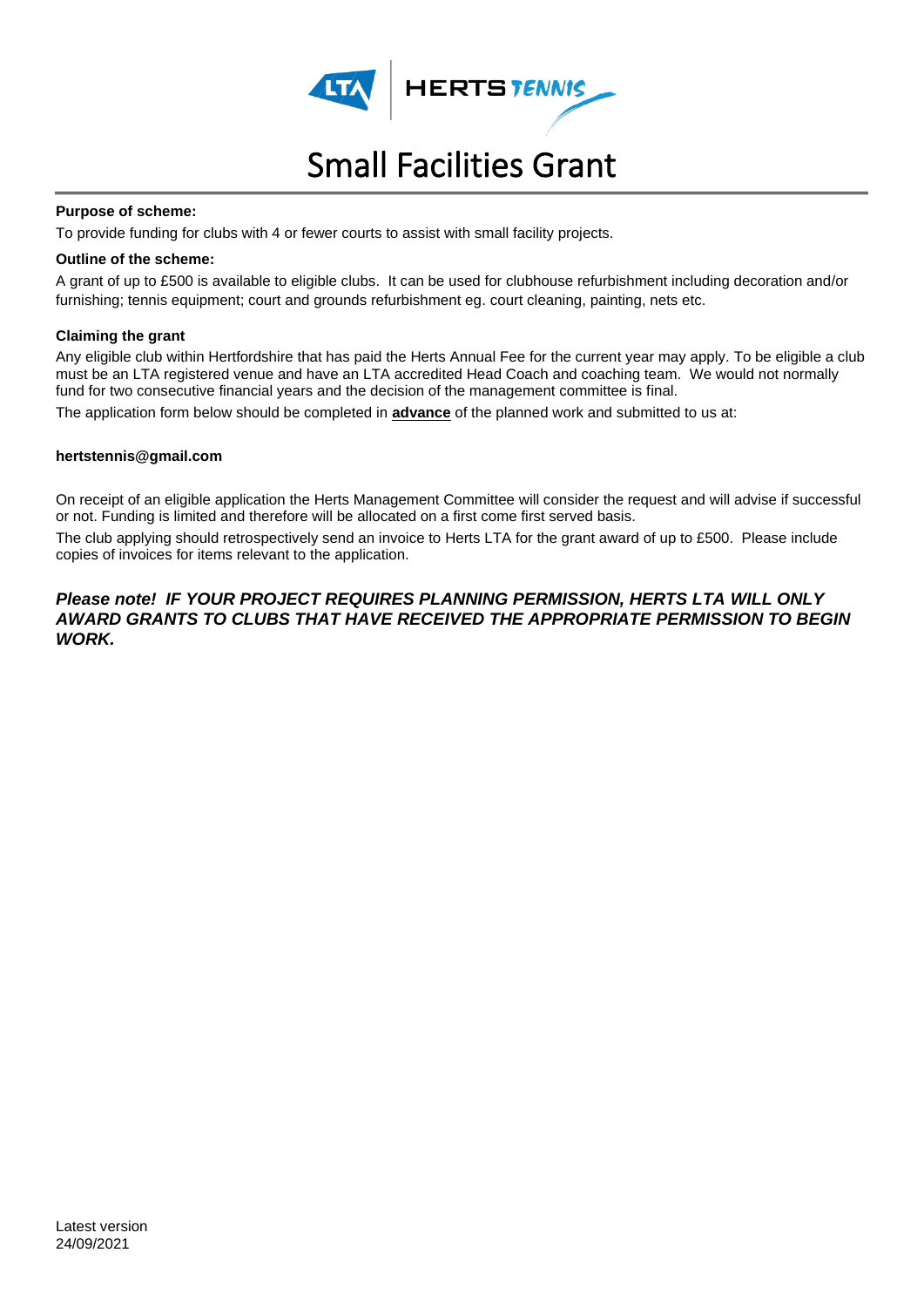## *Small Facilities Grant*

# *Funding Application Form*

| Name and address of club applying for funding: |                         |
|------------------------------------------------|-------------------------|
| Name of person applying on behalf of the club: | <b>Contact Details:</b> |
|                                                | $(M)$ :                 |
|                                                | $(H)$ :<br>Email:       |

#### What will the grant be used for?

| Clubhouse refurbishment                                                                                  | <b>Tennis Equipment</b>       | Court and grounds refurbishment |
|----------------------------------------------------------------------------------------------------------|-------------------------------|---------------------------------|
|                                                                                                          |                               |                                 |
| Details of refurbishment:                                                                                | Details of equipment required | Details of work to be done:     |
| Structural                                                                                               | and expected costs:           | Courts                          |
| Furnishing                                                                                               |                               | Grounds                         |
| Appliances                                                                                               |                               | Lighting                        |
|                                                                                                          |                               |                                 |
| Does your refurbishment project require planning permission? If so has the application been<br>approved? |                               |                                 |
|                                                                                                          |                               |                                 |